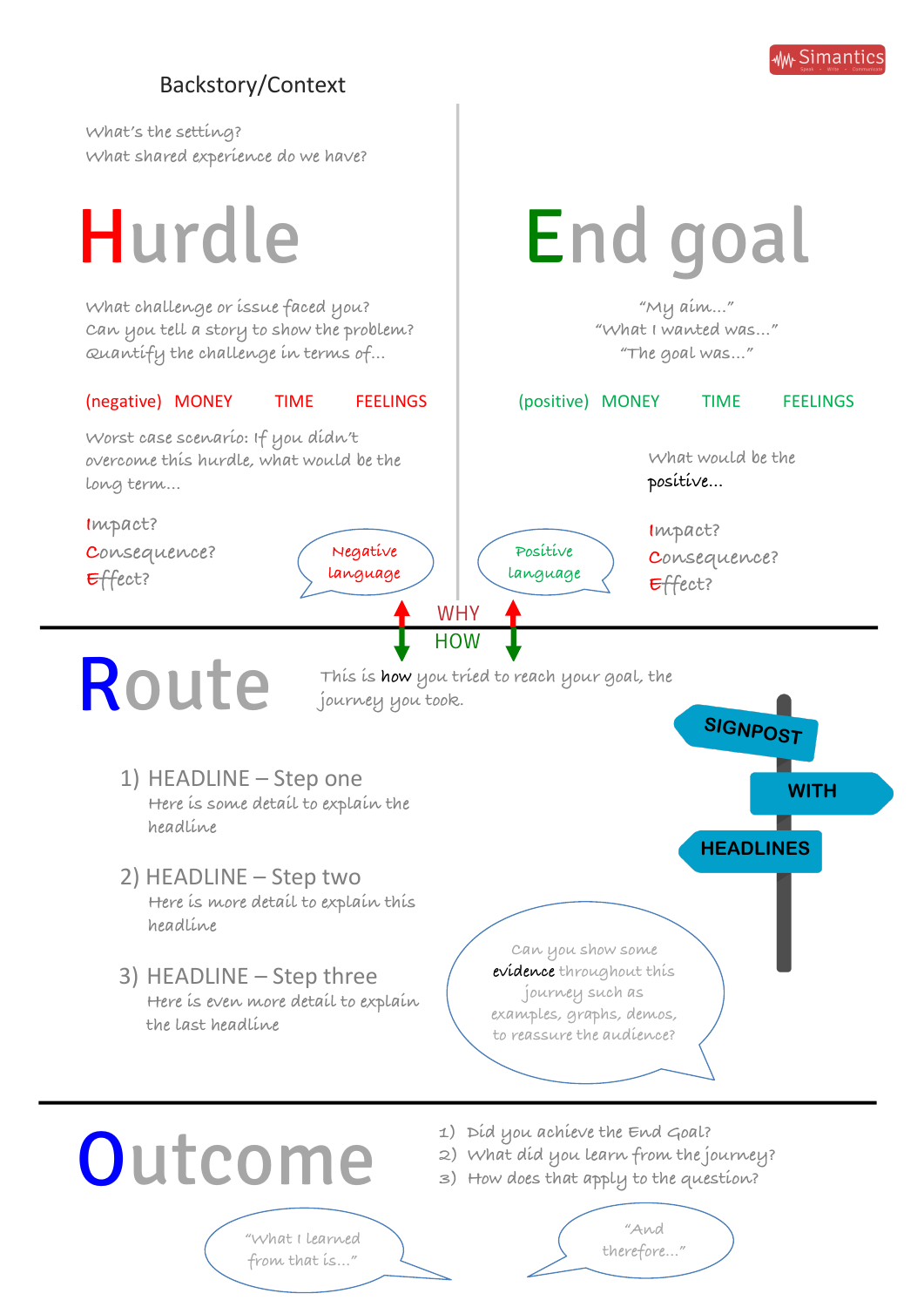

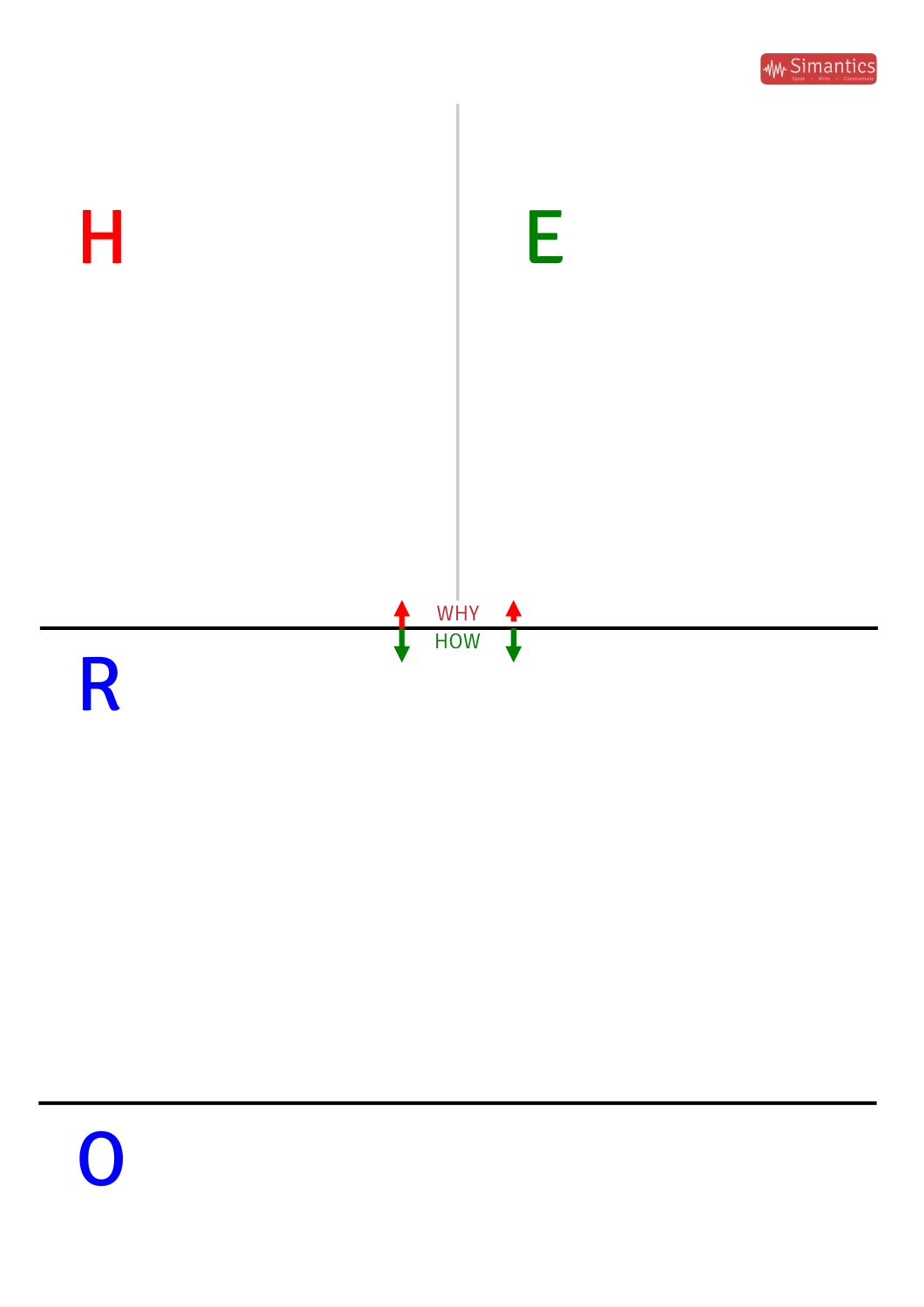# Interview Behavioural Questions

(with thanks to www.themuse.com)

#### **Teamwork**

For questions like these, you want a story that illustrates your ability to work with others under challenging circumstances. Think team conflict, difficult project constraints, or clashing personalities.

- Talk about a time when you had to work closely with someone whose personality was very different from yours.
- Give me an example of a time you faced a conflict while working on a team. How did you handle that?
- Describe a time when you struggled to build a relationship with someone important. How did you eventually overcome that?
- We all make mistakes we wish we could take back. Tell me about a time you wish you'd handled a situation differently with a colleague.
- Tell me about a time you needed to get information from someone who wasn't very responsive. What did you do?

# **Client-facing Skills**

If the role you're interviewing for works with clients, definitely be ready for one of these. Find an example of a time where you successfully represented your company or team and delivered exceptional customer service.

- Describe a time when it was especially important to make a good impression on a client. How did you go about doing so?
- Give me an example of a time when you did not meet a client's expectation. What happened, and how did you attempt to rectify the situation?
- Tell me about a time when you made sure a customer was pleased with your service.
- Describe a time when you had to interact with a difficult client. What was the situation, and how did you handle it?
- When you're working with a large number of customers, it's tricky to deliver excellent service to them all. How do you go about prioritizing your customers' needs?

# **Ability to Adapt**

Times of turmoil are finally good for something! Think of a recent work crisis you successfully navigated. Even if your navigation didn't feel successful at the time, find a lesson or silver lining you took from the situation.

- Tell me about a time you were under a lot of pressure. What was going on, and how did you get through it?
- Describe a time when your team or company was undergoing some change. How did that impact you, and how did you adapt?
- Tell me about the first job you've ever had. What did you do to learn the ropes?